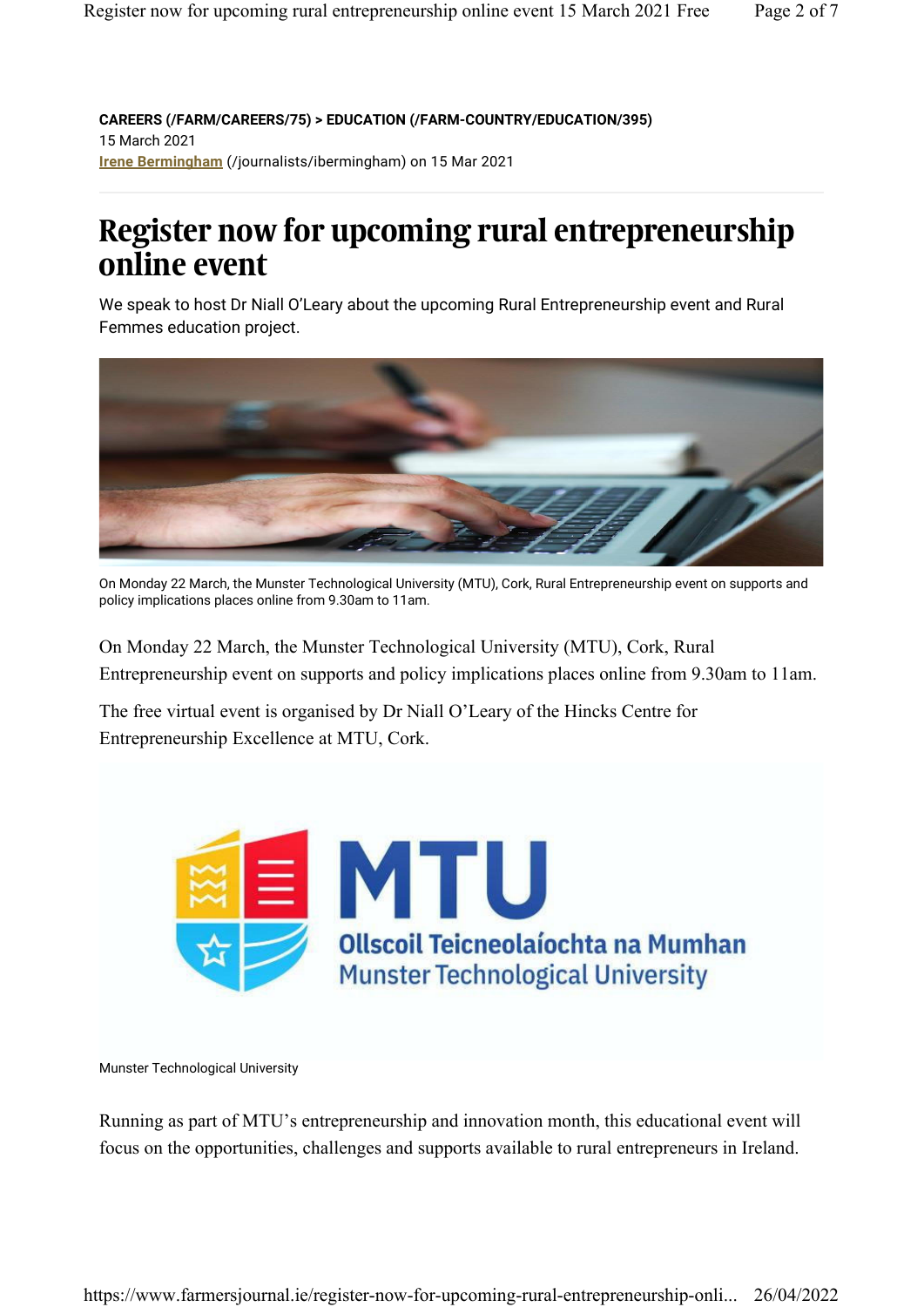The webinar will look at the supports available in Ireland and in Portugal, with speaker Dr Carla Mascarenhas from University of Trás-os-Montes and Alto Douro, discussing a novel entrepreneurial support programme available in the northern rural regions of Portugal.

Dr Diarmuid McSweeney of moregrass.ie will bring to life his experience as an agri entrepreneur in Ireland and abroad.

Founder of Inspect 4 Maeve O'Keefe will openly review her experiences alongside running several enterprises on their east Cork farm.

## **Support services**

The guest speakers will address how and when they accessed support services, the pros and cons of their entrepreneurial exposures to date and how they might be improved for future rural industrialists.

A Q&A discussion will conclude the session, where practical questions on improving entrepreneurial policy in Ireland can be posed to the panel.

The stand-out feature of this webinar will be its dissection of pending problems surrounding rural entrepreneurship.

Dr O'Leary explains: "We are asking a question that others have not answered - what is the bottleneck that is preventing more entrepreneurial activity occurring in rural areas? This the key issue I want to discuss at this event."

Dr O'Leary warmly welcomes all aspiring entrepreneurs to sign up for the webinar, with registration open up until Monday morning 22 March.

"The event is primarily aimed at MTU and Teagasc Darrara students. However, it is open to the public and we would like to see anybody with an interest in rural enterprise attending.

"Attendees will learn from our speakers, who have led by example. And anyone interested in accessing the available supports for new enterprises would get a lot of value from this event," he finishes.

To register for the Rural Entrepreneurship event on Monday 22 March, click here. (https://us02web.zoom.us/meeting/register/tZElceygqzsoE9J0EvNwBjuPvYwD2XuKSFcu)

# **Rural Femmes**

Dr O'Leary, alongside his colleague Dr Aisling Conway Lenihan, recently led the Rural Femmes analysis project.

Rural Femmes project logo

After a well-rounded period of research and assessment, the report has been released, highlighting a concerning training and development gap, which exists between Macra na Feirme and the ICA, specifically for rural women aged from 35 to 60 not currently in business.